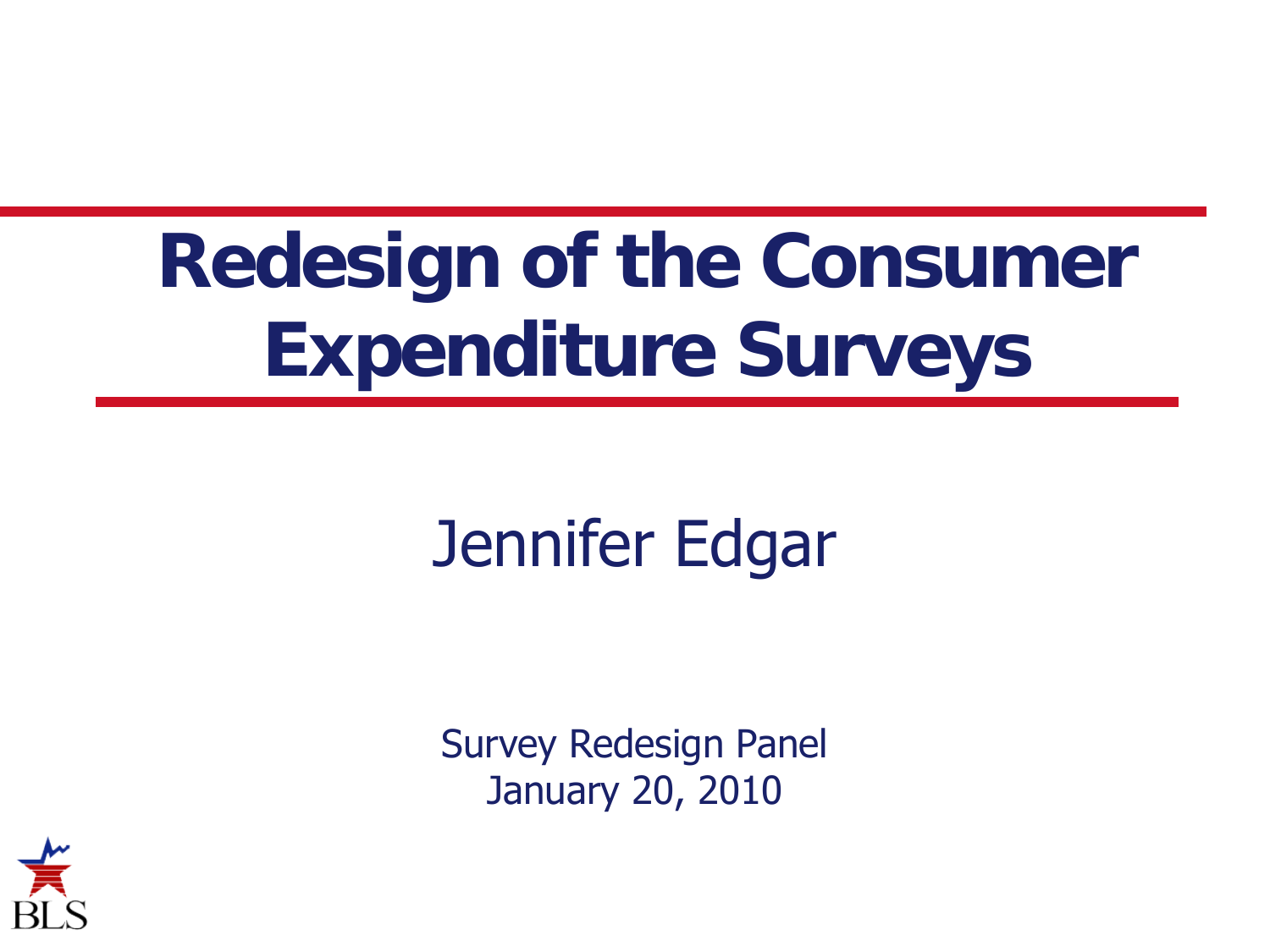### **Survey Purpose**

- Collect information on the buying habits of America's consumers, including their expenditures, income, and household characteristics
- Used for periodic revision of the Consumer Price Index (CPI)

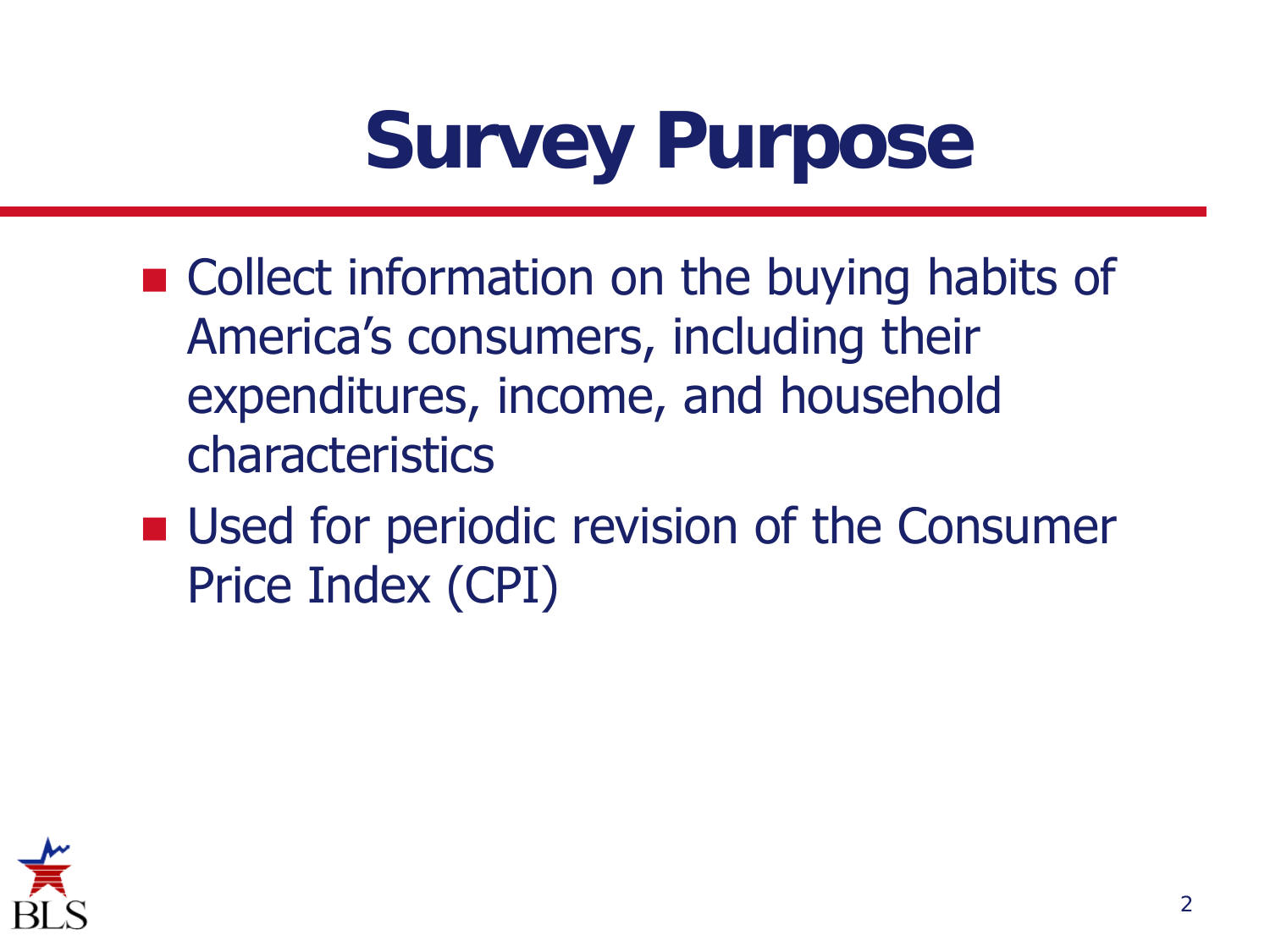## **Survey Overview**

- Conducted by Census Bureau
- **n** Interview Survey: 5 quarterly interviews
	- Designed personal visit, but about 35% done on phone
	- Sample size ≈ 12,000 addresses per wave
	- ▶ Average response rate  $\approx$  75%
- Diary Survey: 2 one-week self administered diaries
	- Sample size ≈ 12,000 addresses per year
	- Average response rate  $\approx$  76% 3

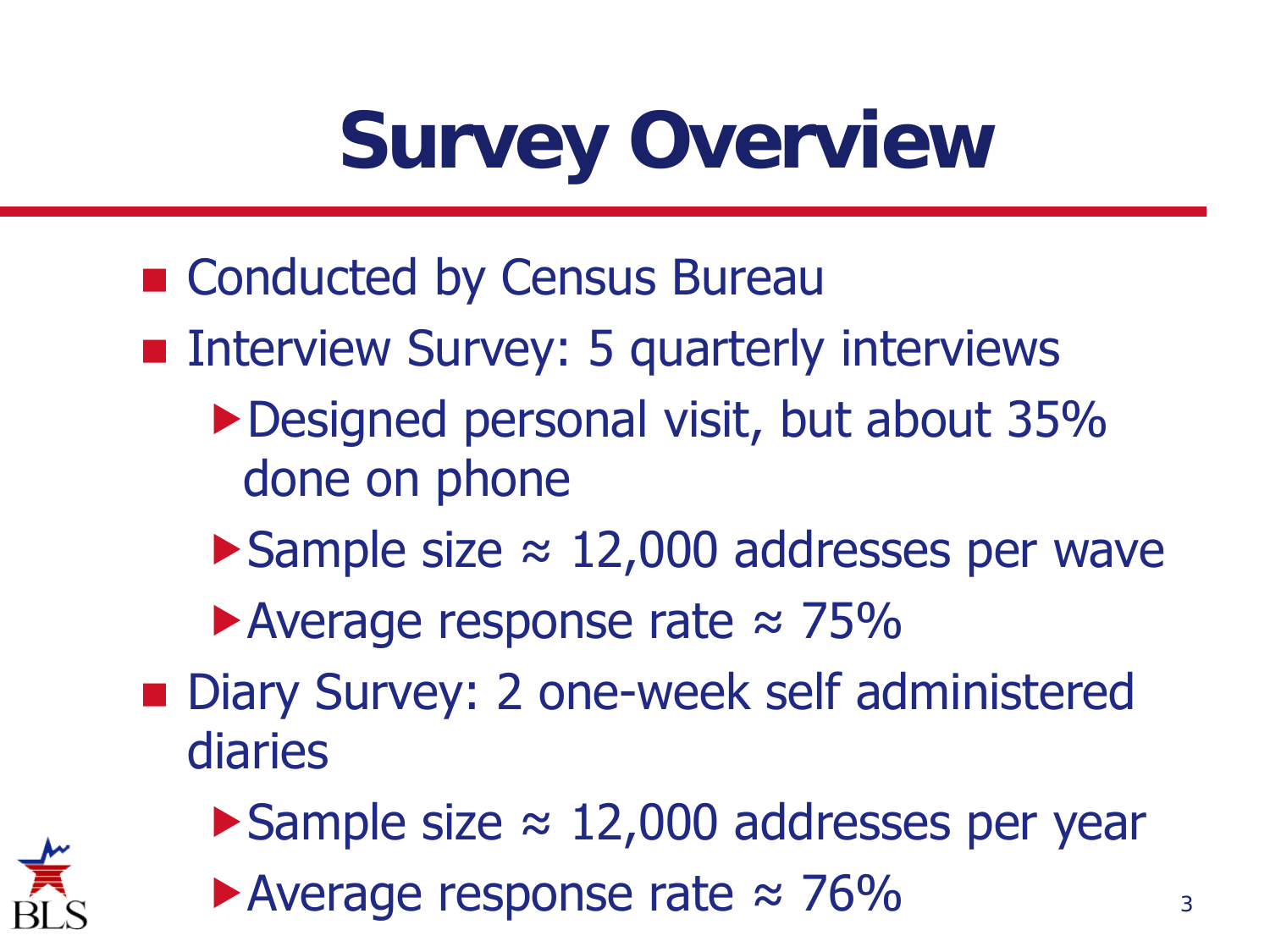### **Redesign Motivations**

#### **No.** Why redesign:

- ▶ Evidence of measurement error
- Environmental changes in technology and spending behaviors
- **Need for greater flexibility**
- **Objectives:** 
	- Verifiable reduction in measurement error, with a particular focus on underreporting

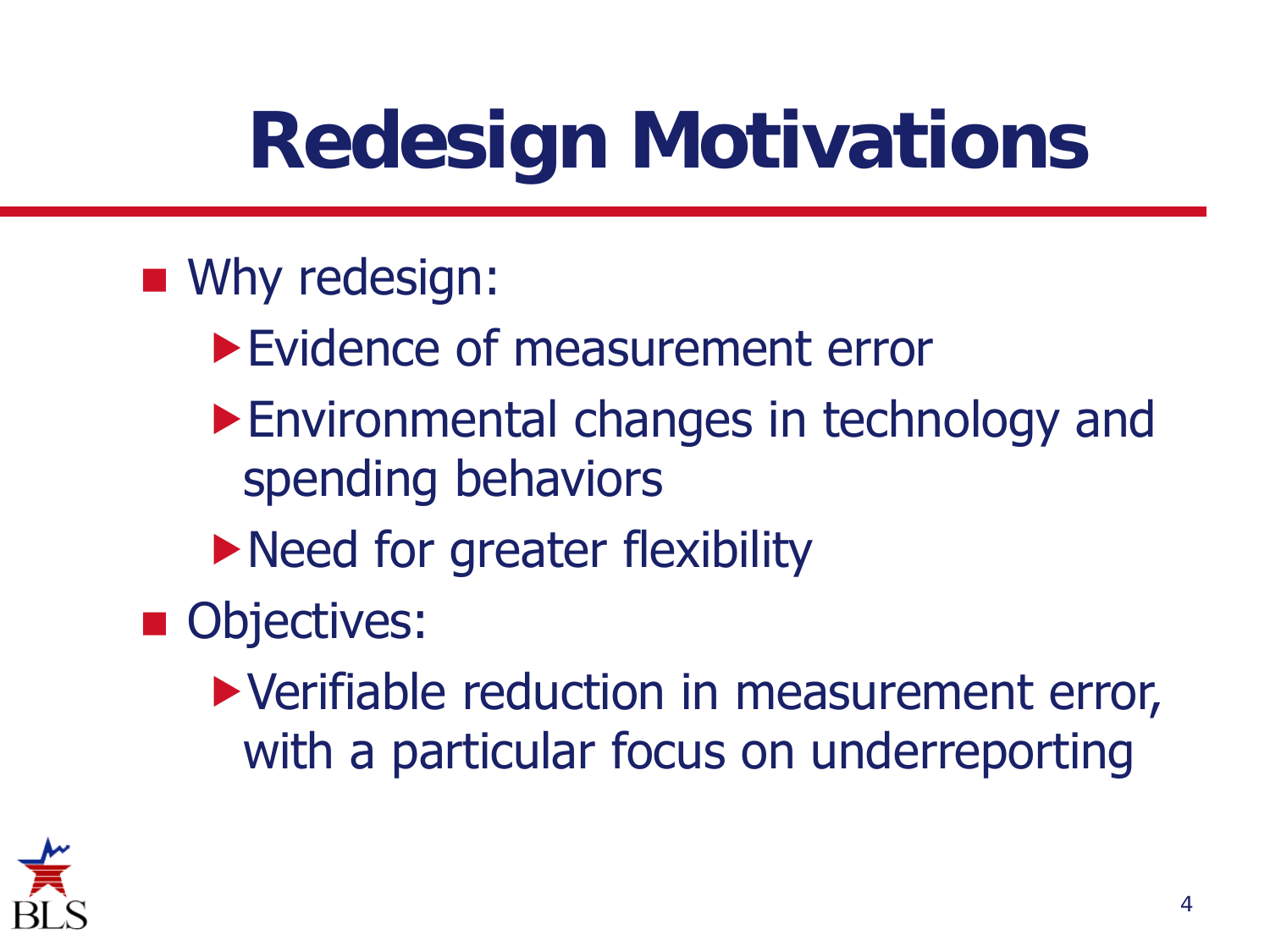## **Primary Success Criteria**

- Reduction in measurement error
- **Improved data quality**
- **Maintain survey costs**

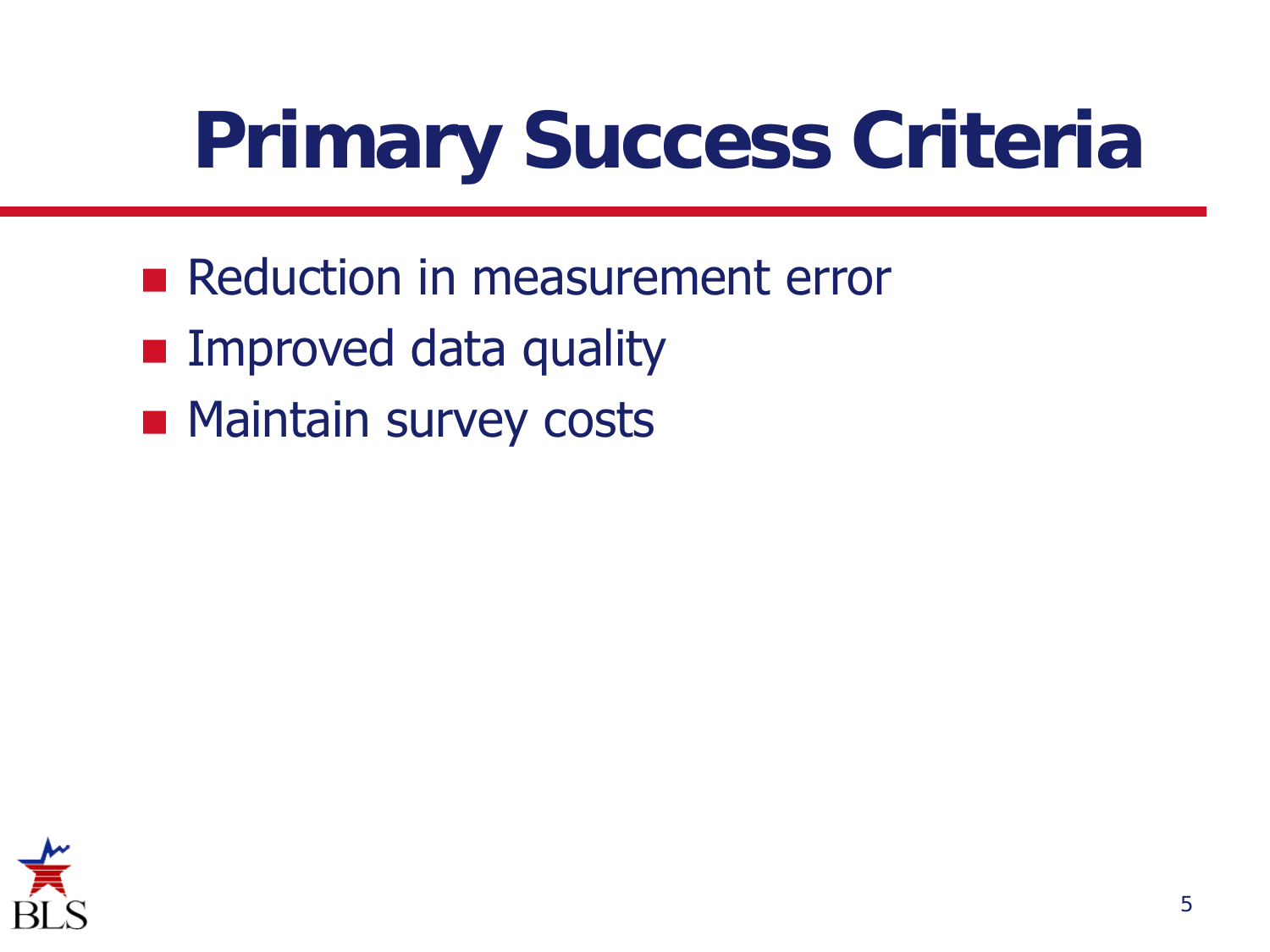#### **Challenges Faced: CE Surveys**

| <b>Challenge</b>                    | <b>Current Interview</b>                                           | <b>Current Diary</b>                                                  |
|-------------------------------------|--------------------------------------------------------------------|-----------------------------------------------------------------------|
| Reference period                    | 3 months                                                           | Daily diary (kept for 2<br>weeks)                                     |
| Proxy reporting                     | 1 HH member reports<br>for whole household                         | Main respondent, asked<br>to talk to all HH<br>members                |
| Interview length<br>(OMB Estimates) | Five 65-minute<br><b>interviews</b>                                | 105 minutes/week diary<br>keeping, and three 25-<br>minute interviews |
| Mode                                | Designed PV,<br>increasingly by phone                              | Designed paper, need<br>for web instrument                            |
| <b>Interview</b><br>structure       | Standardized, highly<br>scripted interview,<br>minimal flexibility | Organized by<br>expenditure type and<br>day                           |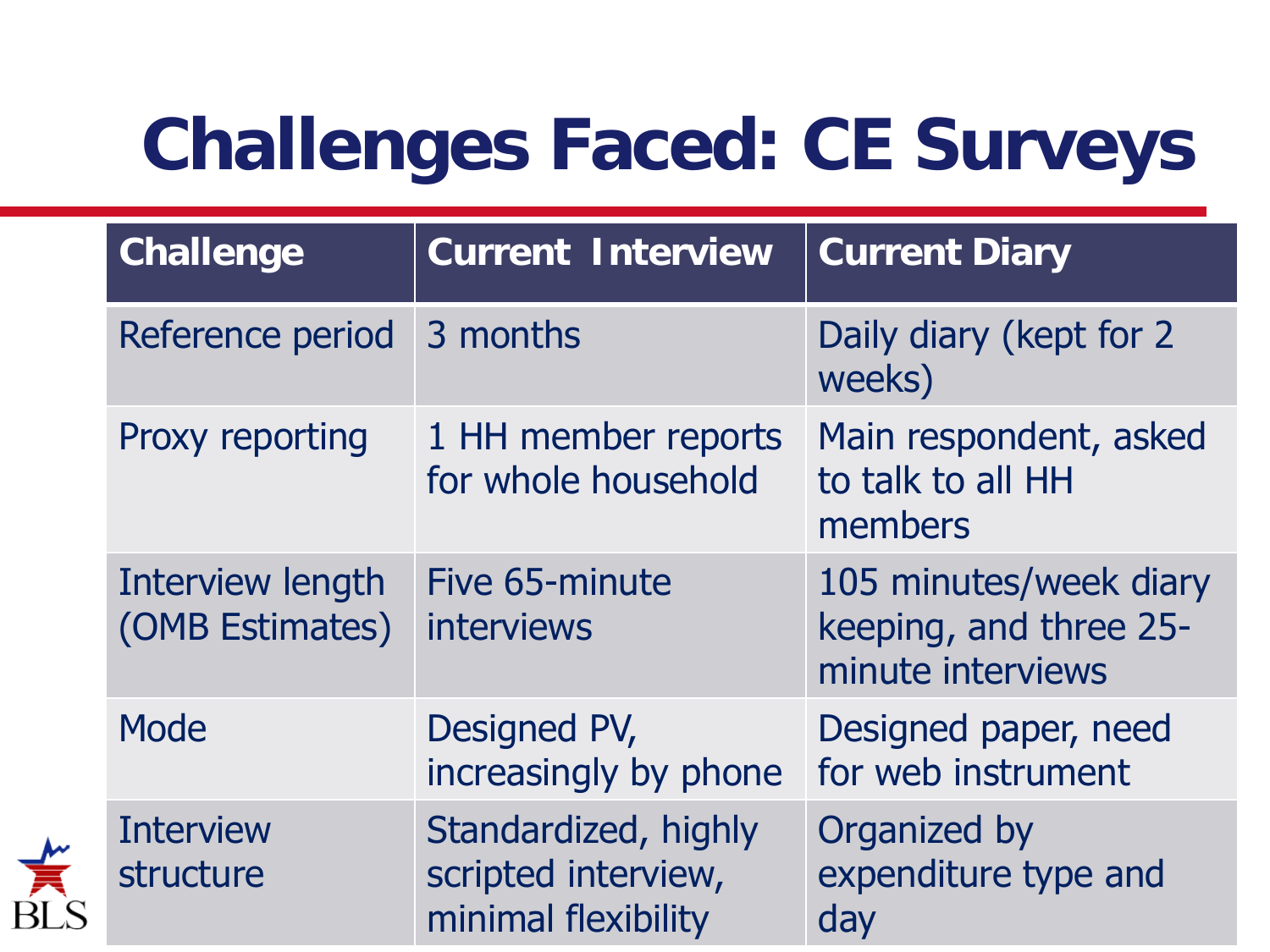### **Challenges Faced: Redesign Process**

- **Defining survey requirements is challenging** 
	- Identifying varied user needs
	- Reconciling competing interests
- Collecting stakeholder input while maintaining forward progress
- **Maintaining ongoing research efforts without** waiting for redesign decisions

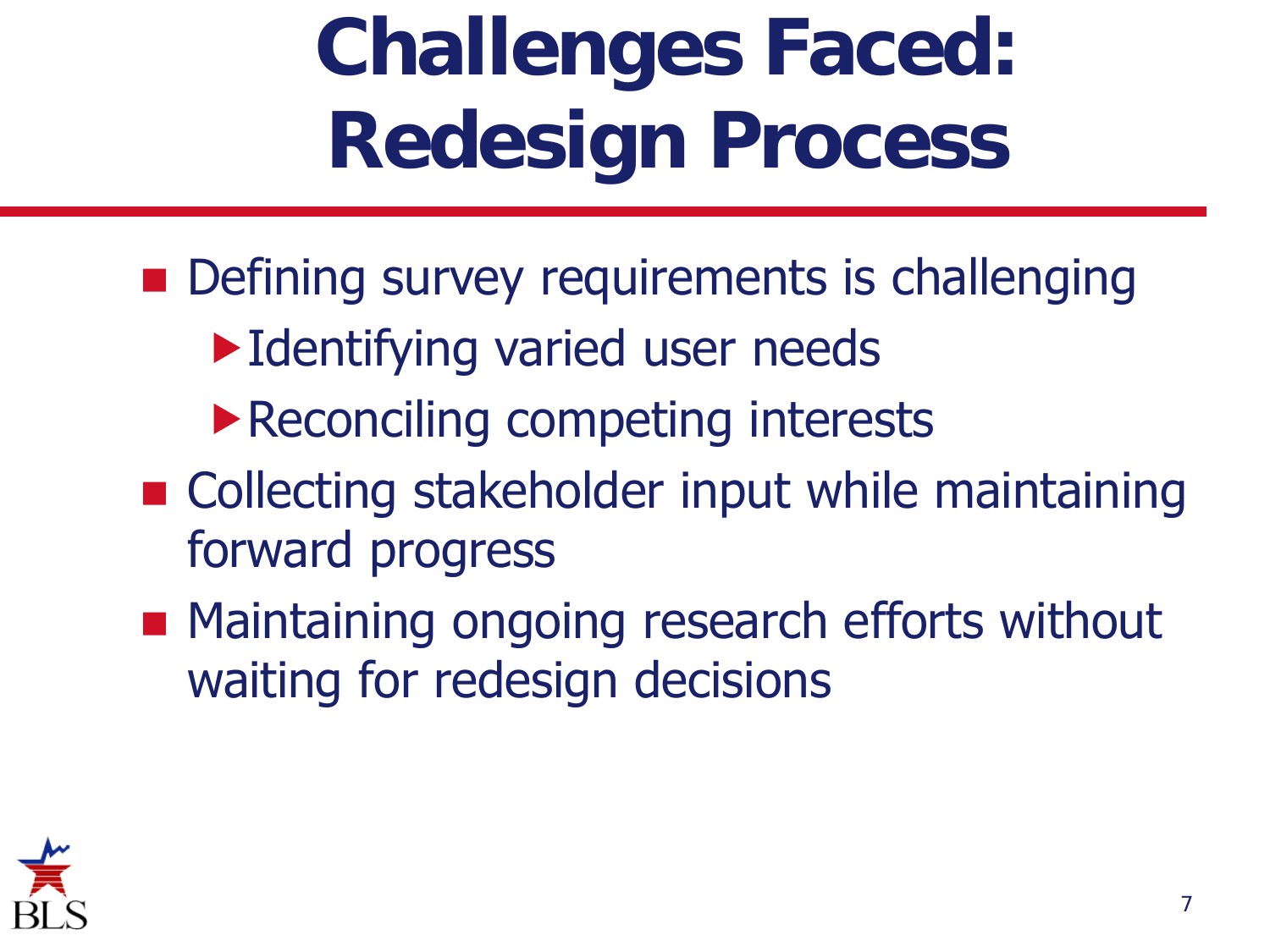### **Redesign Constraints**

- **Final survey has to meet user needs** 
	- ▶ Provide required data for CPI
	- ▶ Other user needs will be identified through User Forum (Summer 2010)
	- Needs will be prioritized to create survey requirements
- **Long-term operational survey costs cannot** significantly increase

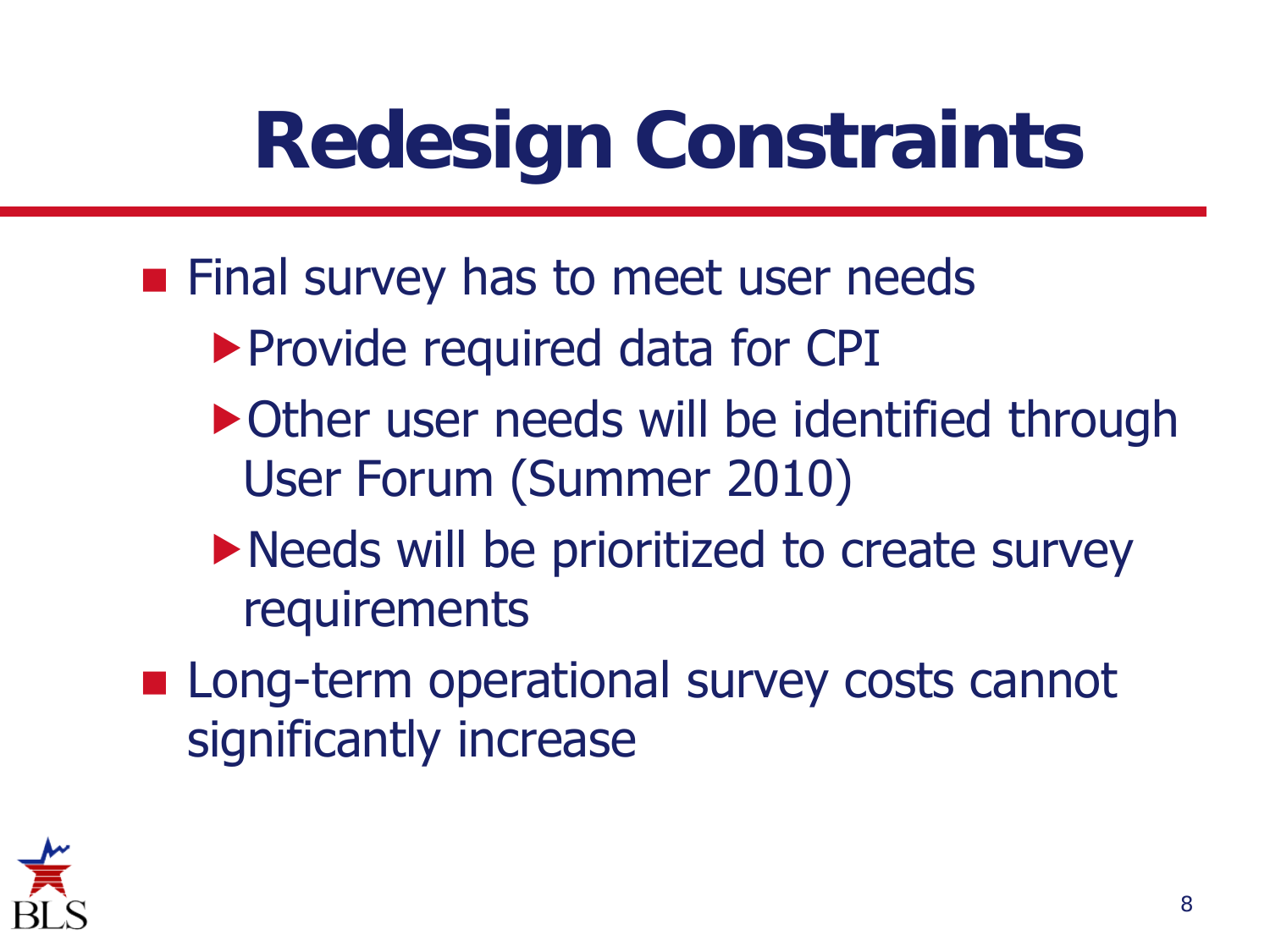# **Testing**

- **Preliminary research currently in the field** 
	- ▶ Question order effects
	- Split questionnaire
	- ▶ Reference period
- **Statistical research on feasibility of using split** questionnaires
- **Plans for research workshop to get expert** opinions and recommendations on key topics
- Anticipate many research efforts  $2012 2013$

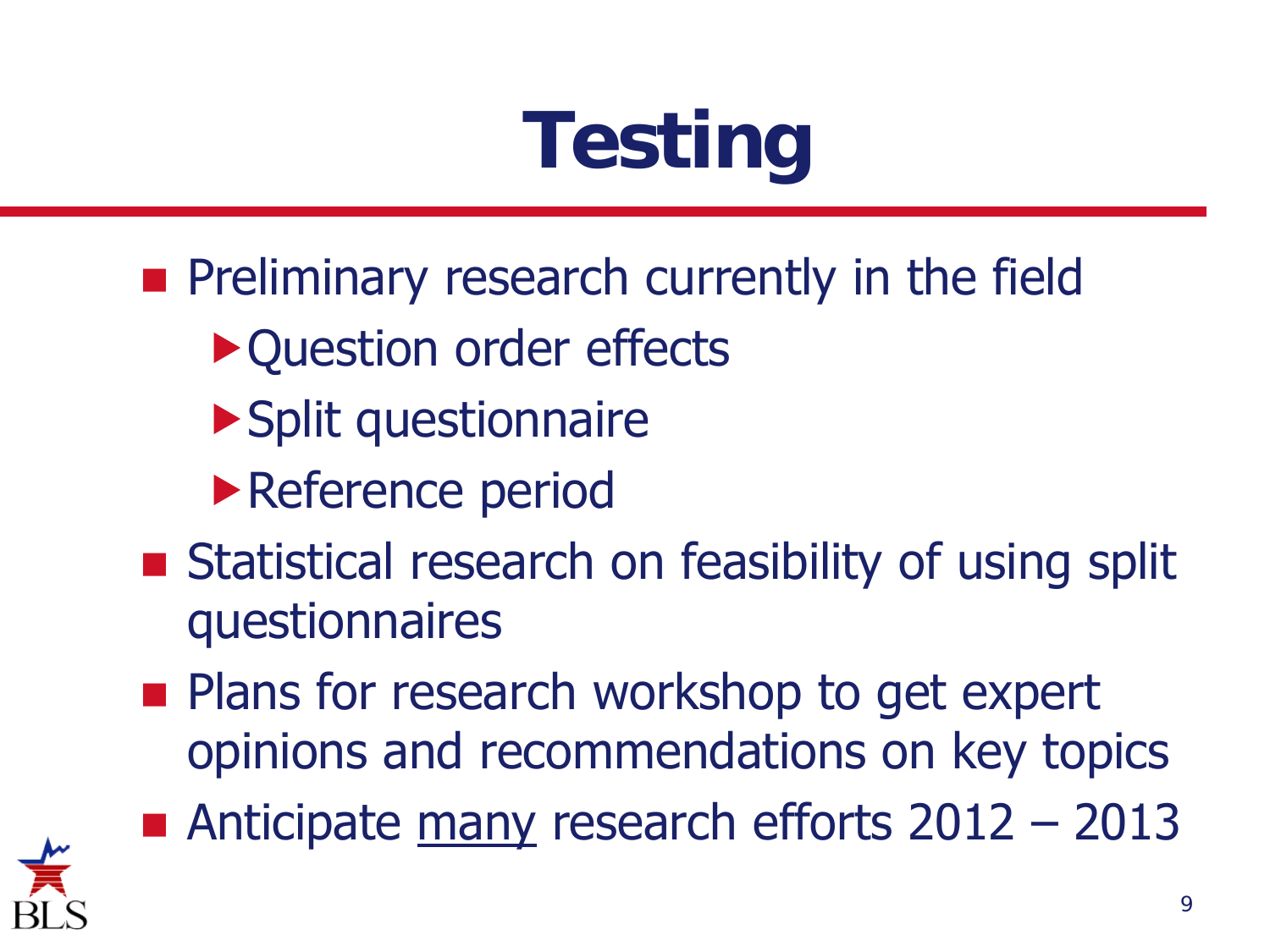### **Timeline**

- 2009 (completed): Project planning, definition of data quality
- 2010: Identify and prioritize user needs, hold research methodology workshop
- 2011: Develop research roadmap and survey alternatives
- 2012 2013: Testing
- 2014 and beyond: Development and implementation of redesigned survey